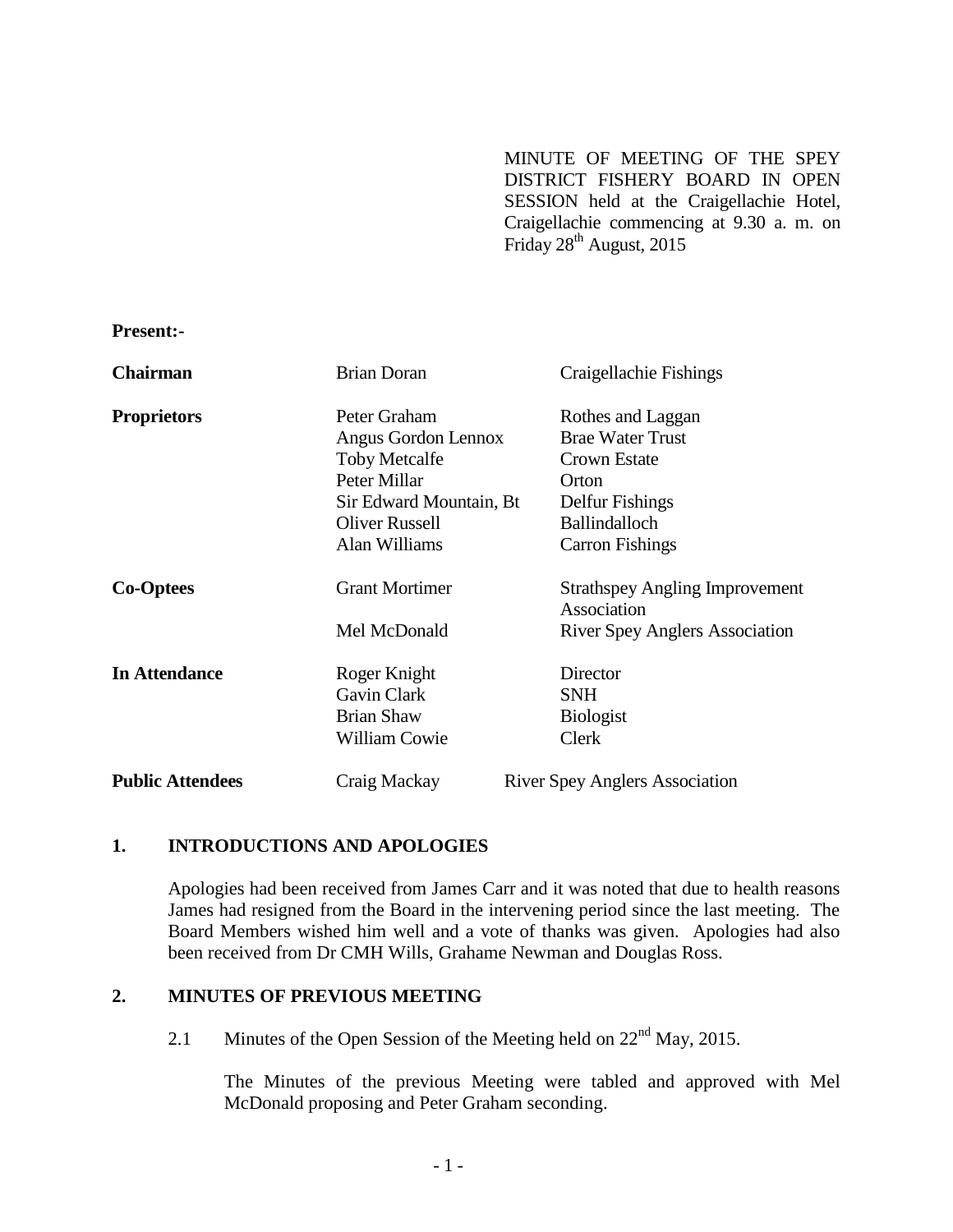# **3. MATTERS ARISING FROM PREVIOUS MINUTES**

#### 3.1 Foundation Road Show event

Sir Edward Mountain provided an update to the Road Show issue and it was noted that whilst he had tried to find a host at the Scottish Parliament there had been no interest in doing so immediately before the Summer Recess and so the event was still pending.

## **4. DIRECTOR'S REPORT**

The Director's Report was as annexed to the Minutes but the following particular points arose using the numbering from the Report:-

## 3 **Wild Fisheries Reform**

#### 3.1 **Consultation Response**

The Director reported that the June meetings had been particularly useful in informing and gathering opinion from outside interests.

## 3.2 **ASFB Rafts Joint Working Group**

The Director reported more positive movement in the Joint Working Group arrangements.

#### 3.3 **Scottish Government as Stakeholder Reference Group**

The Director reported that Alister Jack had spoken very well at the first meeting, with emphasis on the Fishery Boards running as businesses rather than as proprietors clubs.

## 4 **Kill Licences & Carcass Tagging**

In addition to the points noted on the Director's Report, the Director commented that when the announcement was originally made by the Scottish Government, the interpretation had been that coastal netting had been banned entirely, but this turned out not to be correct. What had actually been determined was a period of prohibition, whereby Licences for coastal netting would not be granted for a period of 3 years from 2016. He then invited questions.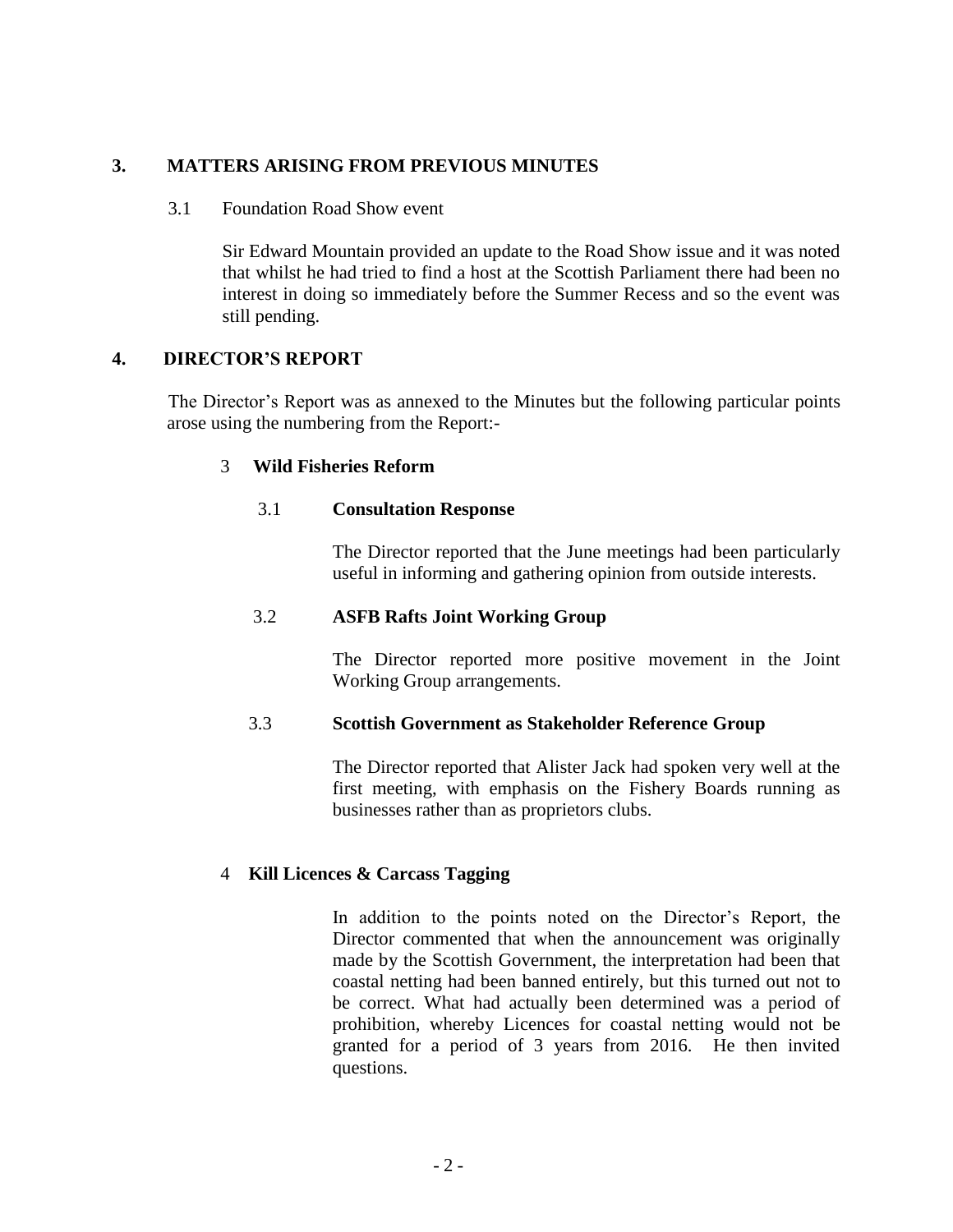Sir Edward Mountain enquired what this actually meant for the Board and Brian Shaw suggested that netting out-with estuary limits would be prohibited for the next 3 years.

The Chairman was of the opinion that the refusal of Licences was aimed at fixed engine fisheries and not net and cobble. There was still detail to be worked out and an online consultation was proceeding, although he had found it very difficult to gain access to that.

Toby Metcalfe was of the opinion that Fishery Boards needed to direct Ministers, rather than waiting to be directed and needed to be more proactive. This was supported by other Board Members who felt that the Director would be best placed to present the Boards position.

Sir Edward Mountain enquired whether it was possible to obtain a list of nets and to find out how many had responded to the carcass tagging proposals. In response the Director advised that no figures had been made available.

Finally, Alan Williams cautioned the Board against a blanket encouragement for the proposal, because this could be seen as support for carcass tagging as a price worth paying.

## 5 **ASFB**

It was noted that the overall relationship with the ASFB was to be discussed in the Closed Session to follow but, Peter Graham, who had been in attendance at the recent joint members' meeting, suggested that the greatest part of the debate had surrounded the merits of having one larger organisation in each area as opposed to two, in the form of both Boards and Trusts. The Spey and the Tweed had made strong objections and were of the opinion that there should be as many organisations locally as would be required to deliver, rather than seeking a "one size fits all" approach.

#### 6 **Water Abstraction**

6.1 Rio Tinto Alcan

Brian Shaw reported that he had been present at the draining of the fish pass and that there were no salmon in evidence at all. Toby Metcalfe enquired of Brian Shaw how big a job it would be to ensure that the fish pass worked properly. Brian Shaw felt that whilst there were some positive aspects, it was a very large structure and he suggested that a survey would need to be completed, although following this it could be redesigned at a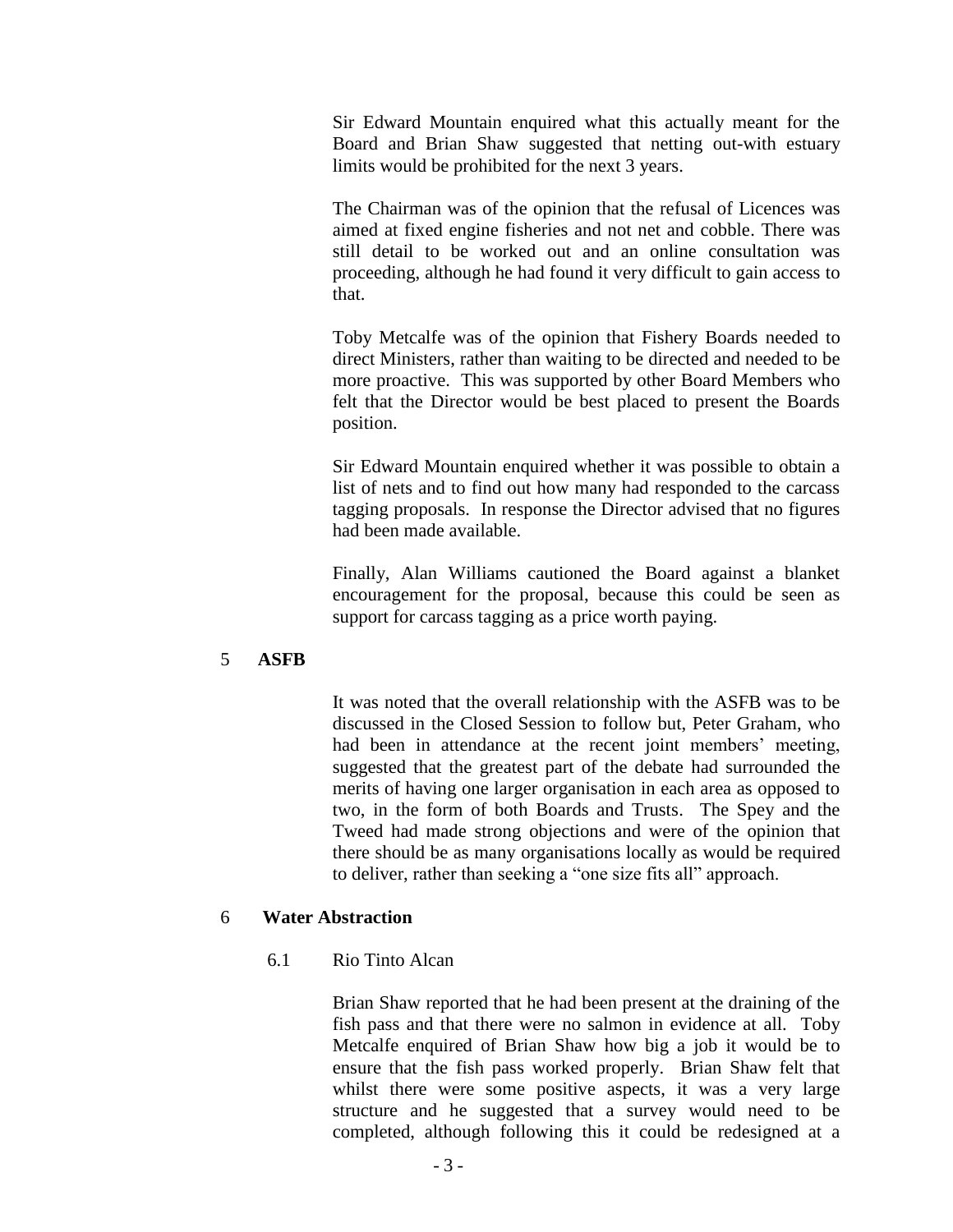reasonable cost. The suggestion was to employ a specialist through SEPA and ask SEPA to resource it. Alastair Stevens would be utilised to raise this and in answer to enquiry from Angus Gordon Lennox, the Biologist was of the opinion that the habitat above Spey Dam could support approximately 12,000 smolts.

## 8 **Ranunculus**

Following the trials conducted in July, the Director reported there would be a meeting of the working group in approximately 2 weeks after the date of this meeting and, if the trials had had no impact on Ranunculus, it was anticipated that this would be reported back to the relevant agencies with a request that they now take appropriate action. In response to enquiry, Gavin Clark advised it would not necessarily be an easy solution to remove the weed and it could be present for a number of factors. Sir Edward Mountain felt, however, that discussion on this had been delayed for far too long and a solution must be found which, in his view, should include consideration of overturning the ban on "Midstream". He felt that given the impact on the habitat of the river and on fresh water pearl mussels, it was simply not good enough to say that nothing could be done about it. The onus would be on SNH and SEPA to find a solution through the working group which they had established. The working group should not, however, rule out any solution, including the reintroduction of "Midstream".

## **Questions**

The Director then invited any questions on any aspect of his report:-

- 1. Toby Metcalfe enquired whether there had been any evidence of poaching activity and any nets recovered. The Director was able to report no nets had been recovered and there had been approximately 16 attempts at poaching. No arrests had been made.
- 2. Sir Edward Mountain felt that it would be advisable for all people employed through the Board to go through Bailiff training, including scientists. This was endorsed by the Chairman, who felt that this may form part of Central Unit control in due course and confirmed that an overall review of Bailiffing was already underway. Oliver Russell requested that Bailiffing be included as a separate agenda item at the following meeting.

It was reported that there appeared to be a feeling amongst the Ghillies that fewer boat patrols were now taking place, including situations where net leaders could not be lifted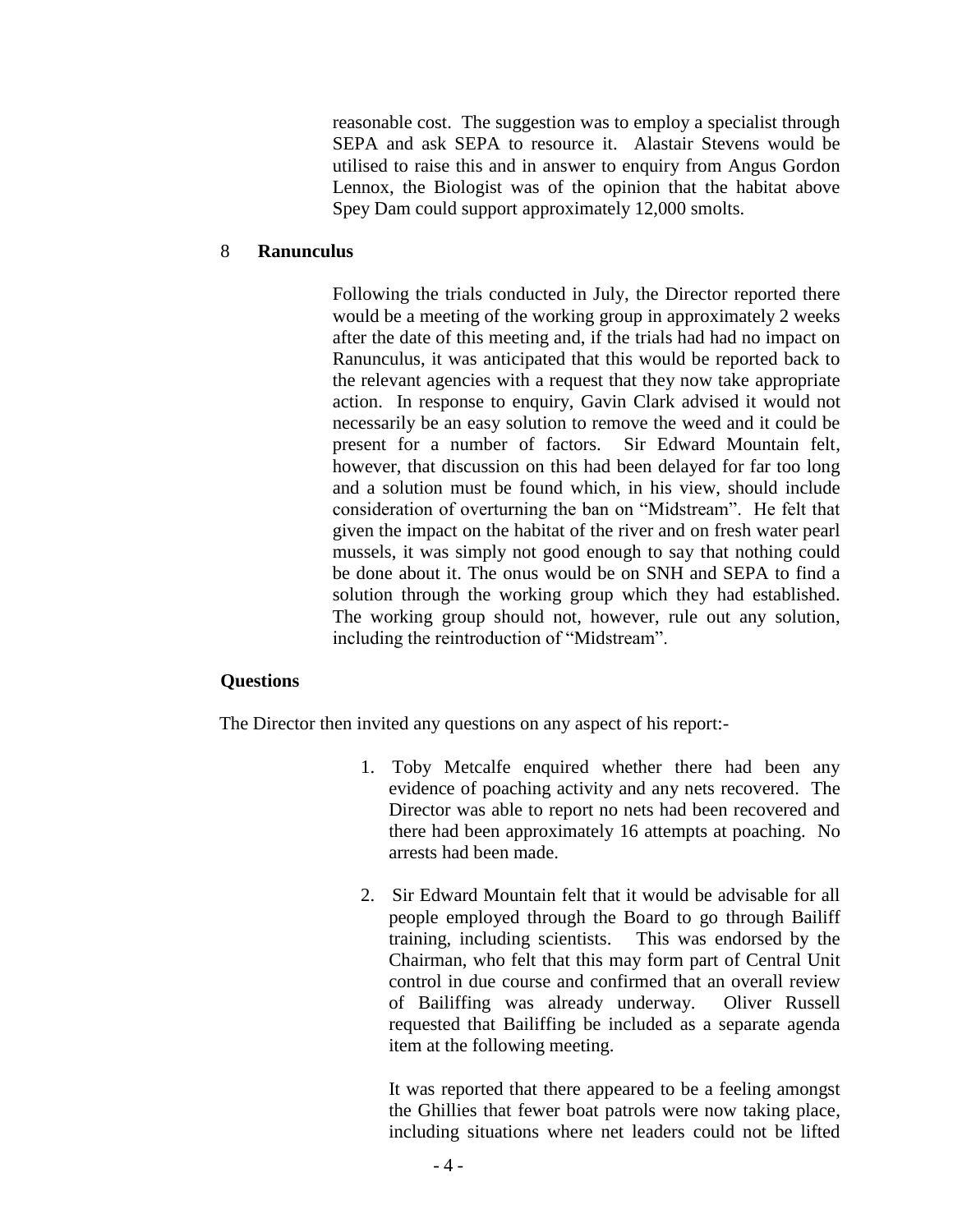because of poor weather. There had been a request from the Ghillies to demonstrate more use of the Patrol Boat.

# **5. Spey Foundation Report**

Peter Graham then presented a brief synopsis of the work of the Foundation Committee over the period May to August and the following was noted:-

- It was noted that the electro-fishing had shown evidence of good fry numbers, although parr numbers were slightly down.
- The departure of Polly Burns to a job in Edinburgh was noted.
- The stocking Sub Committee had met and identified stocking locations for 2016, including the experimental location of the Tommore Burn.

The Foundation Committee recommended that the Board apply for consent to capture circa 105 adult salmon to produce approximately 300,000 eggs and subsequently 250,000 fed fry for the next year.

- In the investigation of "red vent" syndrome, the Committee recommended that the Board permit the donation of 30 kelts for analysis.
- Following Polly Burns' departure, the Committee had discussed the possible replacement of a scientist, but had decided to review the current resource and workload prior to making any decision. There may be an opportunity for outsourcing, together with additional utilisation of Steve Burns and the Committee therefore felt that there was currently no need to immediately replace Polly Burns. However, this may result in some less vital projects being put on hold.

Peter Graham then sought approval from the Board of the recommendations to capture the broodstock and to donate the kelts for red vent analysis. This was given unanimously by the Board.

Peter Graham then invited questions:-

Angus Gordon Lennox enquired whether it was possible for a summary of electrofishing results to be given by Brian Shaw. In response, he reported that there had been some good news from the early results on the main stem river, but some concern about the periphery with regard to fry numbers. It was also noted that parr numbers were down, almost certainly due to the big spate in August 2014.

Alan Williams enquired about the Conservation Limits and asked how many fish might be required to achieve the Limits sought by the Government. Brian Shaw responded that approximately 15,000 hen fish in the river would be sufficient to maintain the levels sought.